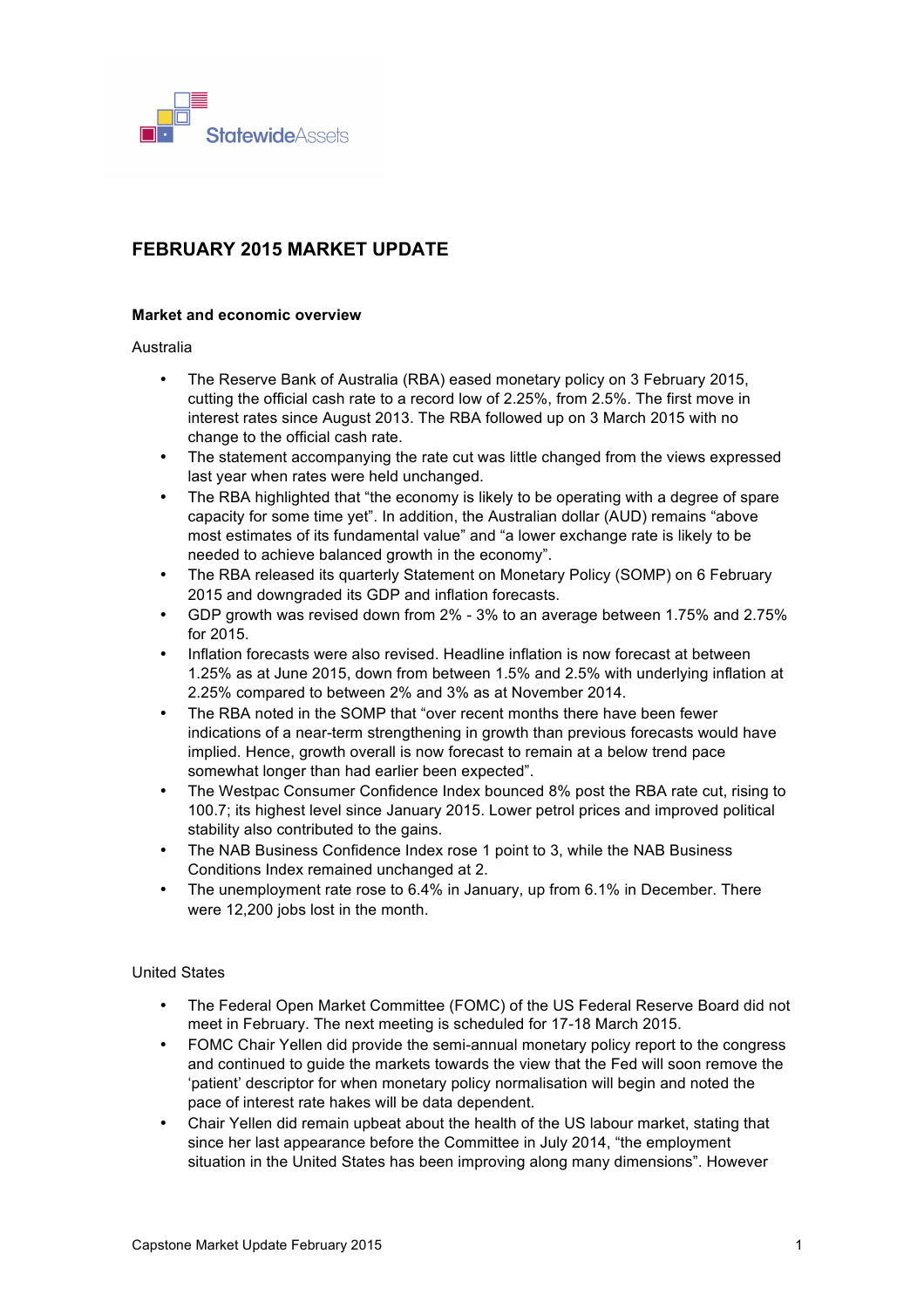given the lack of growth in wages there does remain some cyclical weakness to the labour market.

- Chair Yellen continued to express the view that "the Committee expects inflation to decline further in the near term before rising gradually toward 2% over the medium term as the labour market improves further and the transitory effects of lower energy prices and other factors dissipate, but we will continue to monitor inflation developments closely".
- The second estimate of Q4 2014 GDP was released indicating growth was 2.2% on a seasonally-adjusted-annualised-rate, compared to the first estimate of 2.6%. The downgrade was due to a smaller gain in inventories than previously expected and came despite upgrades to final sales and business investment.
- For all of 2014, growth in the US was 2.4%, compared to 2.2% in 2013.
- The fall in the oil price and the strong US dollar saw inflation fall 0.7% per month, the most since December 2008, taking the headline inflation rate to -0.1% per year in January. Core inflation rose 0.2% per month with the annual core inflation rate remaining steady at 1.6%.
- The US labour market continued to improve, 257,000 jobs were added in January. The unemployment rate did tick up to 5.7% with more people searching for work.
- Wages growth recovered, rising 0.5% per month after falling 0.2% in December. This took the annual rate to 2.2%.
- House prices continue to rise, helped by limited supply on the market. The FHFA House Price Index rose 0.8% per month in December, taking gains over the past year to 5.5%.

## Europe

- The European Central Bank (ECB) did not meet in February, its next meeting is scheduled for 5 March 2015.
- Instead the focus in February in Europe was on Greece and its negotiations around its extension to its current loan program post the election win by Syrzia in late January.
- Negotiations were underway for much of the month, with the new Greek government and the Eurogroup initially far apart on a prospective deal, creating market volatility. However, as Greece formally requested an extension to its current bailout program, a "common ground" was found between the new Greek government and the Eurogroup.
- This extension of its bailout program will last for four months when a new arrangement will have to be negotiated.
- Greece has committed to "a successful completion of the review on the basis of conditions in the current program", requiring Greece to not rollback any measures or make unilateral changes to policies. In return Greece will be provided some flexibility.
- Greece also had to submit a list of draft commitments that it will undertake. It will now be a tough sell for Alex Tsipras and the Syrzia party to 'sell' this program to the parliament and general public with expectations of some backlash likely over coming months.
- In terms of economic data, Q4 2014 GDP data was released, rising for the euro area at 0.3%, taking annual growth to 0.9%, up from 0.8%. Germany grew by 0.7% per quarter and continues to suggest that the cyclical downturn in Europe's largest economy has past. Elsewhere Spain, Portugal and France all recorded growth. While Greece recorded negative growth.
- The first estimate of February CPI for the euro area was recorded at -0.3% per year, an improvement on the +0.6% per year in January. A stabilisation in the price of oil helped the recovery. Core inflation was 0.6% per year.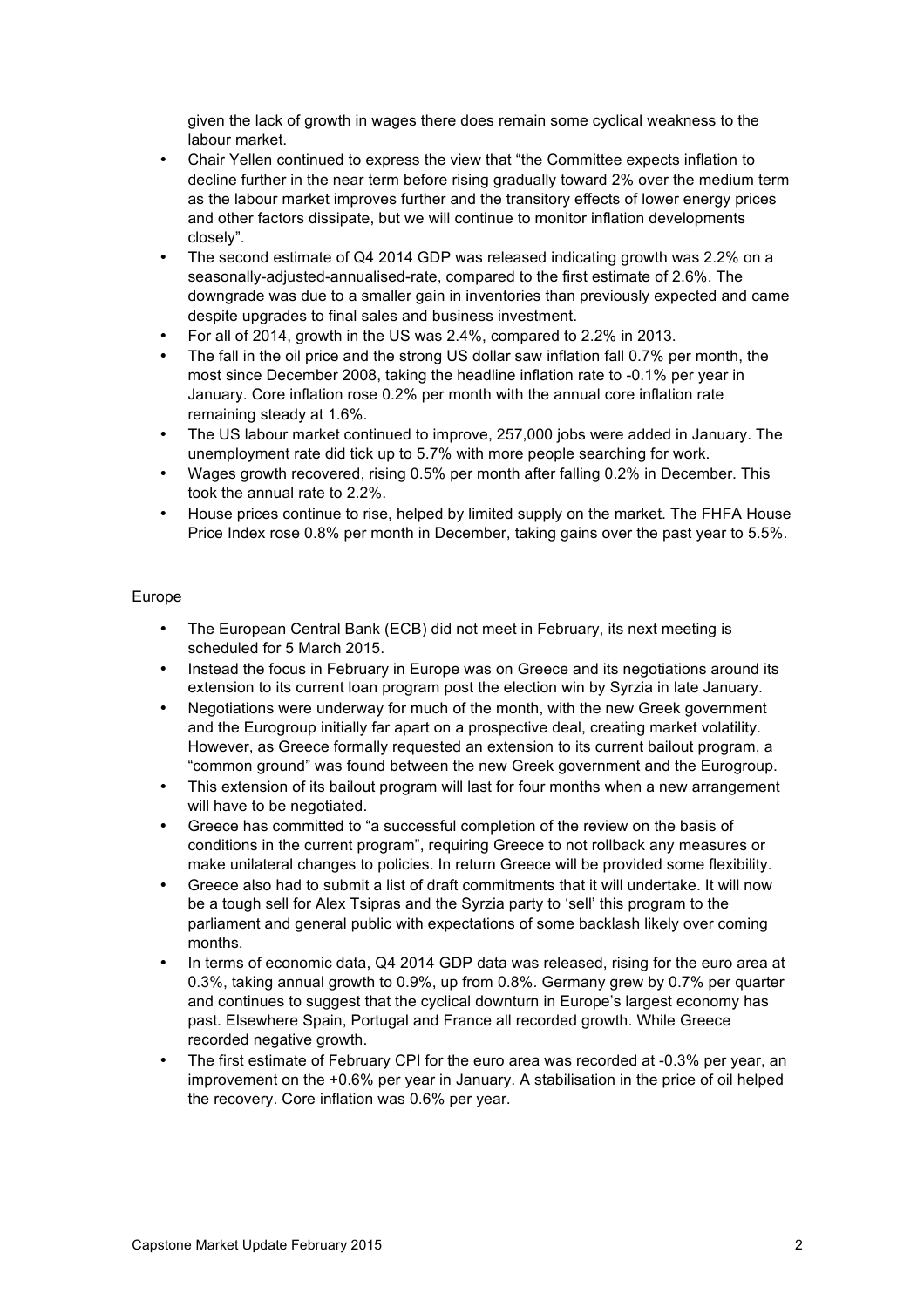## United Kingdom

- The Bank of England (BoE) left policy unchanged at its 5 February meeting. The Bank Rate was unchanged at 0.5% and the stock of asset purchases remained at £375bn.
- The BoE released its quarterly Inflation Report over the month and contained a mix of lower inflation forecasts. For end 2015, inflation is forecast at 0.6% before rising to 1.8% at end 2016 and 2.1% at end 2017. As at January 2015 inflation was 0.3% per year.
- GDP growth forecasts have also been revised down for 2014 to 2.5% from 2.9%, however were upgraded for 2015 to 2.9% with growth of 2.7% expected at end-2016 and 2.5% at end-2017.

#### Japan

- The Bank of Japan's (BoJ) policy board convened on 18 February 2015 and left its qualitative and quantitative easing (QQE) program at an annual increase of Y80trillion to its monetary base.
- Q4 2014 GDP data was released, with the Japanese economy growing by 0.6% per quarter, annualising at 2.2% per year and lifted the economy out of recession. This was a big improvement on Q3 2014, with growth -0.5% per quarter and annualising at -2.3% but still below expectations.

#### China

- The People's Bank of China lowered benchmark interest rates for the second time in this easing cycle on 28 February 2015. The 1-year lending rate was cut by 25bps to 5.35% and the deposit rate was cut by 25bps to 2.50%.
- Inflation continues to cool, falling to 0.8% per year for January, down from 1.5% per year in December. This is the lowest rate since November 2009, driven by lower food and oil prices.

#### **Australian dollar**

The Australian dollar rose in February, up 0.6% against the US dollar to US\$0.8100 and the first gain since October 2014. The Australian dollar traded with some volatility over the month, falling post the RBA rate cut before moving higher during the second-half of the month.

The Australian dollar (AUD) rose against the euro and yen while fell against sterling. The AUD also fell 3.3% against the NZ dollar.

#### **Commodities**

Commodity prices were mixed in January, though the oil price did rise after seven months of falls.

Metal prices were generally weaker, with some growth concerns in China. The exception was copper which rose 7.3%, while nickel, lead and tin all falling.

The gold price fell 5.5% to US\$1213 an ounce after sharp gains in January.

The iron ore price<sup>1</sup> rose 0.6% in February, it finished the month at US\$62.6 a metric tonne.